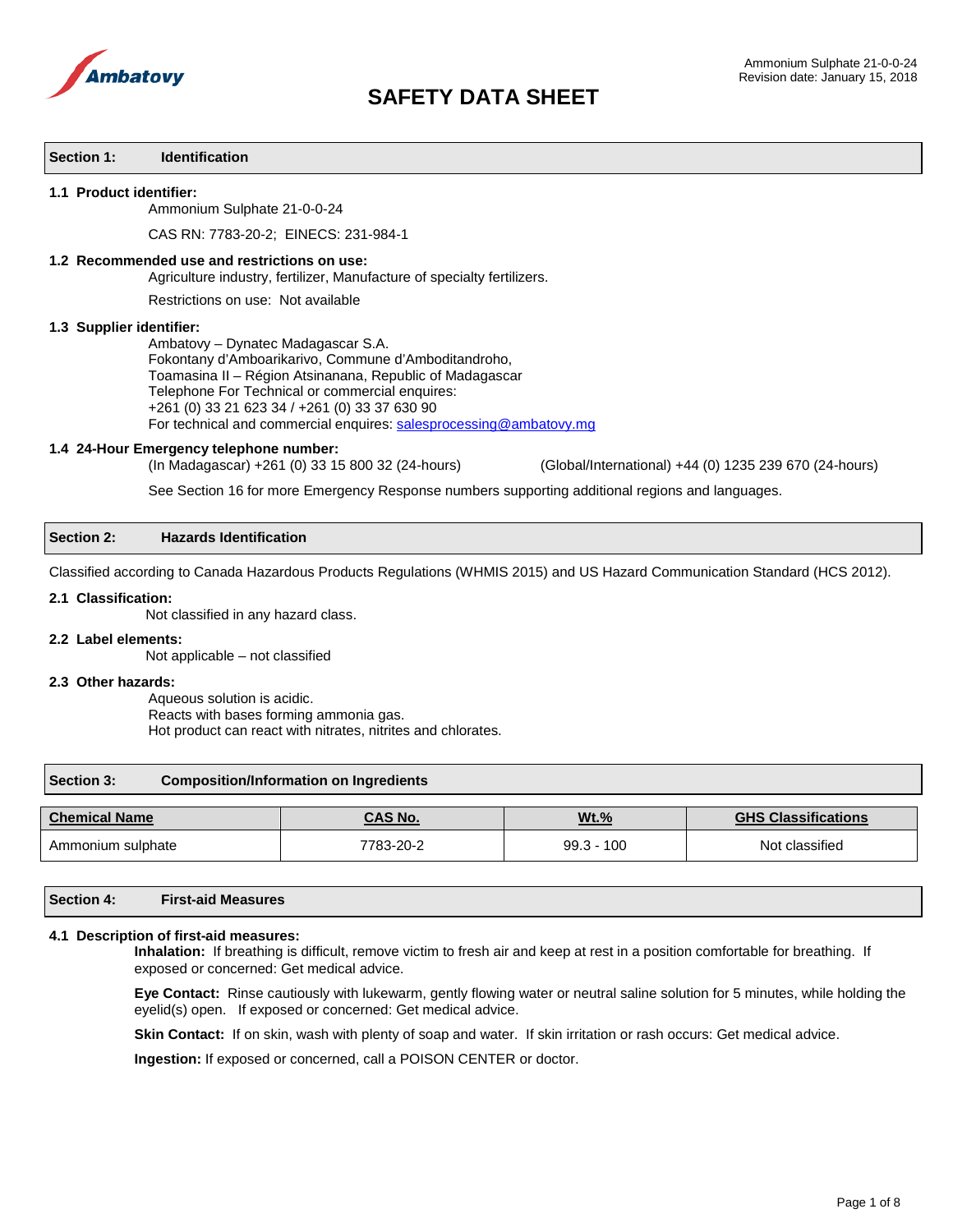

#### **4.2 Most important symptoms and effects, both acute and delayed:**

**Inhalation:** Over-exposure to airborne dusts may cause irritation of the upper respiratory system. Symptoms may include coughing and shortness of breath. Decomposition at extreme high temperatures (>100°C) releases fumes that are severely irritating to the respiratory system.

**Eye Contact:** Direct contact with the eyes may cause mild, reversible irritation.

**Skin Contact:** Contact with the skin may cause moderate irritation when exposure is prolonged or repeated.

**Ingestion:** Ammonium sulphate has relatively low acute toxicity. Swallowing may cause gastro-intestinal irritation. Symptoms may include abdominal pain, nausea and diarrhea.

#### **4.3 Immediate medical attention and special treatment needed:**

Get medical advice if irritation or discomfort occurs.

# **Section 5: Fire-fighting Measures**

#### **5.1 Extinguishing media:**

Use extinguishing agents suitable for the surrounding fire.

Unsuitable extinguishing media: Not available

### **5.2 Specific hazards arising from the product:**

This substance is not combustible.

Under fire conditions or when heated to decomposition this substance can release very toxic and corrosive fumes of sulphur dioxide, sulphur trioxide, nitrogen oxides and ammonia.

Under fire conditions, thermal decomposition may also result in the generation of nitrogen (an asphyxiant), sulphur dioxide and ammonia (corrosives). Thermal decomposition temperature is reported to be between 150 -280°C (302-536°F).

#### **5.3 Special protective equipment and precautions for firefighters:**

As for any fire, evacuate the area and fight the fire from a safe distance. Ammonia gas and sulphur oxides are corrosive. Do not enter without wearing specialized protective equipment suitable for the situation. Firefighter's normal protective clothing (Bunker Gear) will not provide adequate protection. A full-body encapsulating chemical resistant suit with positive pressure self-contained breathing apparatus (SCBA; NIOSH approved or equivalent) may be necessary.

Use water spray to knock down gases such as sulphur dioxide, sulphur trioxide or ammonia.

# **Section 6: Accidental Release Measures**

## **6.1 Personal precautions, protective equipment and emergency procedures:**

Isolate the area; keep all unprotected people away from the spill area. Ventilate the area. Wear personal protective equipment as indicated in Section 8.

Prevent the generation of airborne dusts; do not inhale dusts of this material.

Ensure clean-up is conducted by trained personnel only.

Do not touch the spilled material.

Spilled material may pose a slipping hazard.

# **6.2 Environmental precautions:**

Avoid releases to the environment and prevent material from entering domestic sewers, natural waterways, or storm water management systems.

# **6.3 Methods and material for containment and cleaning up:**

Restrict access to the spill area. Stop the spill if it is safe to do so.

Clean up spills immediately.

Scoop up spilled material into appropriate, labeled containers for reclamation or disposal.

Wet clean or vacuum up solids; do not use methods such as dry sweeping or blowers, which will raise dust into the air.

#### **6.4 Additional Information:**

See Section 8 for information on selection of personal protective equipment.

See Section 13 for information on disposal of spilled product and contaminated absorbents.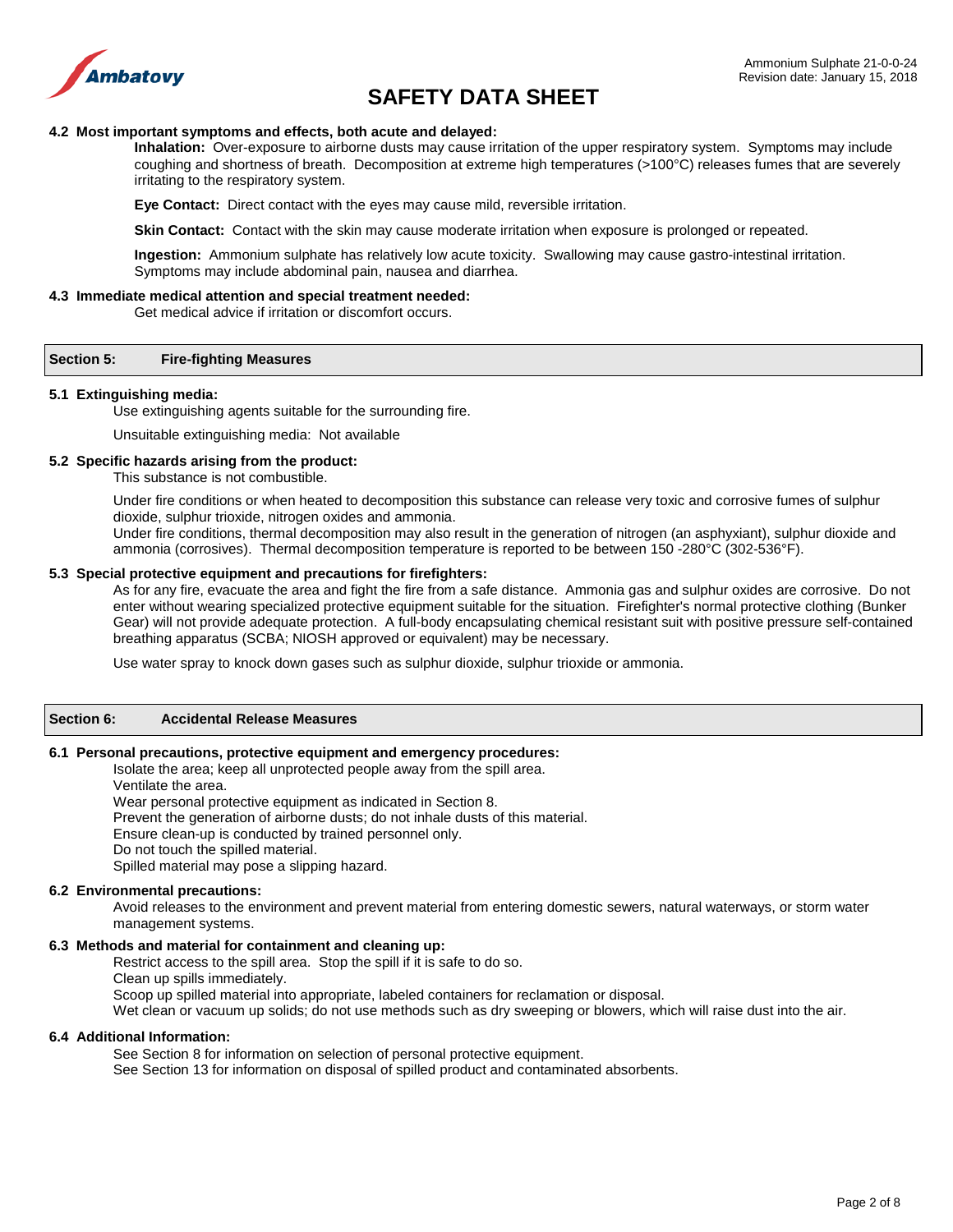

### **Section 7: Handling and Storage**

#### **7.1 Precautions for safe handling:**

Do not get on skin or in eyes.

Avoid generation of airborne dusts from this product.

Handle this product with adequate ventilation.

Wear personal protective equipment as described in Section 8.

Keep away from extreme heat.

Do not use with incompatible materials such as strong oxidizing agents (see Section 10).

Wash hands and exposed skin thoroughly with soap and plenty of water after handling, before eating, drinking, smoking or using the toilet.

Remove contaminated clothing and wash before reuse.

#### **7.2 Conditions for safe storage:**

Store in a dry area.

Keep containers closed when not in use.

Store product in an appropriate labeled, container and provide adequate protection from weather.

Have suitable emergency equipment for fires, spills and leaks readily available.

Store away from incompatible materials such as strong oxidizing agents and strong bases.

Do not contaminate water, food, or animal feed, streams and ponds by storage or disposal. .

# **Section 8: Exposure Controls / Personal Protection**

#### **8.1 Control parameters:**

**Occupational Exposure Limits:** Consult local authorities for acceptable exposure limits.

| <b>Ingredient</b>                                     | <b>ACGIH® TLV®</b>               | <b>OSHA PEL TWA</b>               |
|-------------------------------------------------------|----------------------------------|-----------------------------------|
| Ammonium sulphate                                     | Not established                  | Not established                   |
| Particles (Insoluble or poorly soluble) not otherwise | 3 mg/m <sup>3</sup> (respirable) | 5 mg/m <sup>3</sup> (respirable)  |
| specified (PNOS / PNOR)                               | 10 mg/m $\degree$ (inhalable)    | 15 mg/m <sup>3</sup> (total dust) |

| <b>Other Exposure Limits, Country of origin</b> | Occupational exposure limit value   |
|-------------------------------------------------|-------------------------------------|
| <b>Belarus MAC</b>                              | 10 mg/m <sup>3</sup> TWA (aerosol)  |
| Bulgaria                                        | 10 mg/m <sup>3</sup> TWA            |
| Korea ISHA                                      | 10 mg/m $^3$ TWA<br>20 $mg/m3$ STEL |
| Russia MAC                                      | 10 mg/m <sup>3</sup> TWA (aerosol)  |

#### **8.2 Exposure controls:**

**Engineering Controls:** Provide adequate ventilation, to prevent over-exposure to dust, fumes and/or aerosols from this product.

#### **8.3 Individual Protection Measures:**

**Eye/Face Protection:** Wear safety glasses with side shields or chemical safety goggles.

 **Skin Protection:** Wear protective gloves when handling this product. Wear clean body-covering work clothing as needed to prevent skin irritation.

**Respiratory Protection:** If ventilation and other engineering controls and work practices are not effective in controlling exposure to this material, then wear suitable personal protective equipment including approved respiratory protective equipment. Where occupational exposure limits are exceeded, workers must wear an approved respirator. In workplaces where respiratory protection is required, institute a complete respiratory protection program including selection, fit testing, training, maintenance and inspection. Consult with respirator manufacturer to determine respirator selection, use and limitations.

A respiratory protection program that meets the regulatory standard, such as Canadian Standards Association (CSA) Standard Z94.4, or OSHA's 29 CFR 1910.134 and ANSI Z88.2 requirements, must be followed whenever workplace conditions warrant a respirator's use.

**Other Protection:** Workplaces should have a safety shower, hand-wash station and eye-wash fountain readily available in the immediate work area. Provide employee training in how to wear and use respirators and in good personal hygiene practices. Perform regular workplace exposure monitoring.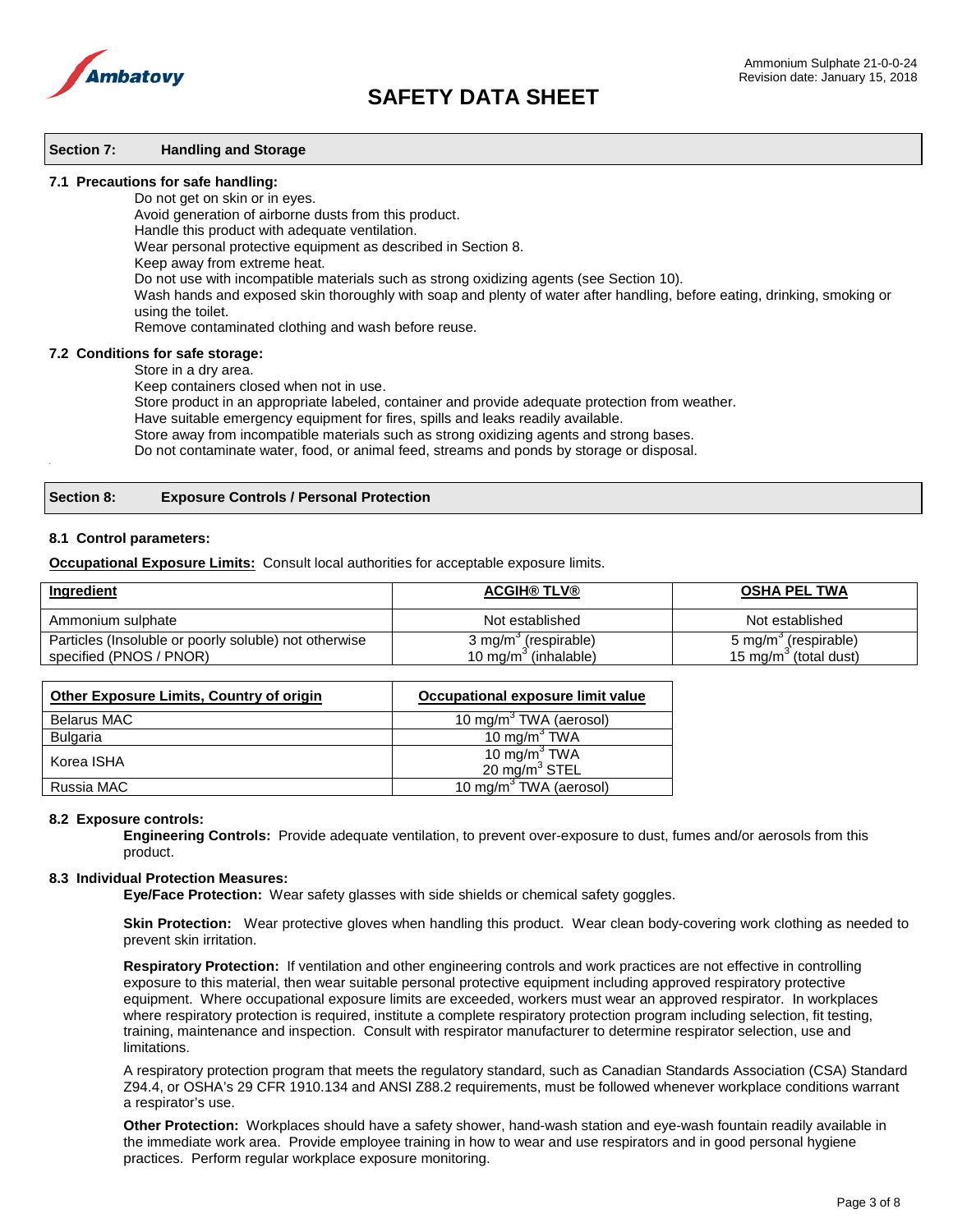

#### **Section 9: Physical and Chemical Properties**

| 9.1 Information on basic physical and chemical properties: |                                                                   |
|------------------------------------------------------------|-------------------------------------------------------------------|
| Appearance:                                                | Solid, Opaque white crystalline granules                          |
| Odour:                                                     | Odourless. Strong odour may indicate presence of toxic gases from |
|                                                            | thermal decomposition.                                            |
| <b>Odour threshold:</b>                                    | 5 ppm for ammonia gas                                             |
| pH:                                                        | $4.5 - 5.5$ (10% aqueous solution)                                |
| Melting point/freezing point:                              | 235°C (decomposes)                                                |
| Initial boiling point and boiling range:                   | Not applicable                                                    |
| Flash point:                                               | Not flammable                                                     |
| <b>Evaporation rate:</b>                                   | Not available                                                     |
| Flammability (solid/gas):                                  | Non-flammable.                                                    |
| <b>Explosive properties:</b>                               | Non-explosive                                                     |
| Upper/lower flammability or explosive limits:              | Not applicable                                                    |
| Vapour pressure:                                           | Approximately 0                                                   |
| Vapour density:                                            | Not available                                                     |
| <b>Relative density:</b>                                   | $1.7 - 1.8$ (water = 1)                                           |
| Solubility (ies):                                          | Very soluble 76.4 g/100 mL in water                               |
| Partition coefficient (n-octanol/water):                   | Log $K_{ow} = -5.1$ OECD TG 107                                   |
| Auto-ignition temperature:                                 | Not applicable                                                    |
| <b>Decomposition temperature:</b>                          | Decomposition starts at 150 - 280°C.                              |
|                                                            | Decomposition is complete at 336-357°C.                           |
| <b>Viscosity:</b>                                          | Not applicable                                                    |

#### **Section 10: Stability and Reactivity**

#### **10.1 Reactivity:**

Not classified as dangerous for reactivity hazards.

# **10.2 Chemical Stability:**

Stable at normal ambient and anticipated storage and handling conditions of temperature and pressure.

### **10.3 Possibility of Hazardous Reactions:**

Hazardous polymerization does not occur.

### **10.4 Conditions to Avoid:**

Avoid heating to decomposition.

Avoid moisture and high humidity; Ammonium sulphate absorbs moisture from the air and can form a wet solid or solution in conditions of high humidity.

#### **10.5 Incompatible Materials:**

Oxygen, oxidizers such as peroxides, ammonium nitrate, potassium chlorate, potassium nitrate, sodium nitrate, metal chlorates and strong bases. Reacts with bases forming ammonia.

#### **10.6 Hazardous Decomposition Products:**

Extreme heat (280°C) or under fire conditions, may generate toxic and corrosive gases such as sulphur dioxide, sulphur trioxide, ammonia, and nitrogen.

# **Section 11: Toxicological Information**

**11.1 Likely routes of exposure:** Inhalation of dust; Skin contact; Eye contact.

#### **11.2 Acute Health Effects:**

**Inhalation:** Over-exposure to airborne dusts may cause irritation to the upper respiratory system.

**Ingestion:** Ammonium sulphate is of relatively low acute toxicity (LD<sub>50</sub>, oral, rat: 2000 - 4250 mg/kg bw). Clinical signs after oral exposure included staggering, prostration, apathy, and laboured and irregular breathing immediately after dosing at doses near to or exceeding the LD<sub>50</sub> value. [OECD SIDS 2004]

**Skin:** Low acute toxicity by the dermal route. Not a skin irritant based on evidence from animal tests and human occupational exposures.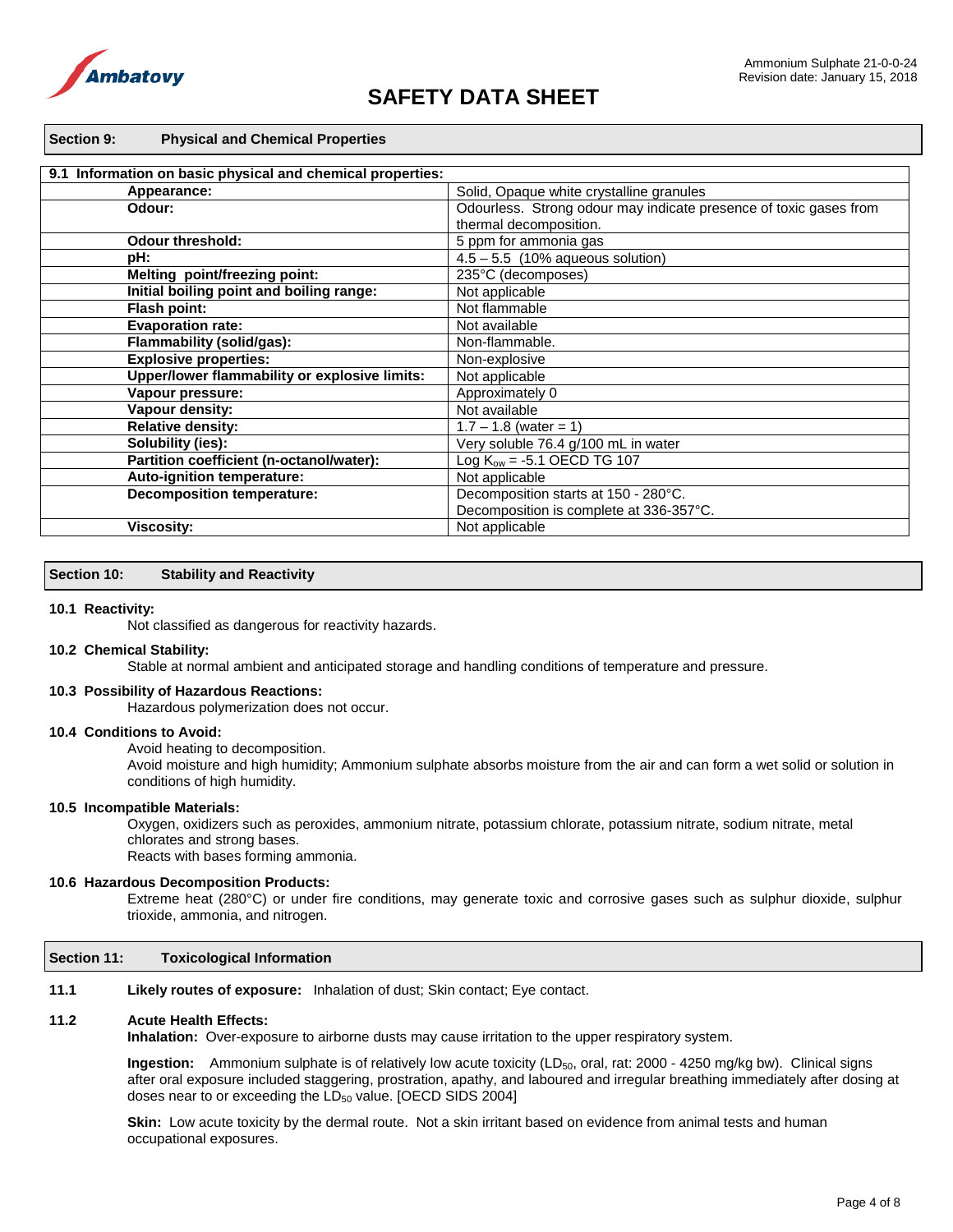

# **11.2 Acute Toxicity Data:**

| Inaredient               | .Oral<br>$L_{\nu_{50}}$                      | Dermal<br>LD50 | $\cdot$ Inhalation (4 hrs.)<br>1.EO<br>ັດ∪ |
|--------------------------|----------------------------------------------|----------------|--------------------------------------------|
| sulphate<br>- ATHLIONIUM | $\sim$<br>` 840 –<br>(rat<br>540<br><u>д</u> | 000<br>(rat    | 800<br>ma/m<br>(guinea pig)<br>نٽ          |

# **11.3 Skin corrosion / irritation:**

Tests with rabbits Draize score for erythema: 0/4, observed for 8 days with no scaling or edema.

#### **11.4 Serious eye damage / irritation:**

Tests with rabbits demonstrated slight irritation and no edema, which was reversed in 8 days.

# **11.5 STOT (Specific Target Organ Toxicity) – Single Exposure:**

In humans, inhalation exposure to  $0.1 - 0.5$  mg ammonium sulphate/m<sup>3</sup> aerosol for two to four hours produced no pulmonary effects. At 1 mg ammonium sulphate/m<sup>3</sup> very slight pulmonary effects in the form of a decrease in expiratory flow, in pulmonary flow resistance and dynamic lung compliance were found in healthy volunteers after acute exposure. [OECD SIDS 2004]

# **11.6 STOT (Specific Target Organ Toxicity) – Repeated Exposure:**

A 14-day inhalation study on rats exposed to 300 mg/m<sup>3</sup>, the only tested dose, did not report histopathological changes in the lower respiratory tract. As the respiratory tract is the target organ for inhalation exposure, the NOEL for toxicity to the lower respiratory tract is 300 mg/m<sup>3</sup>.

The NOAEL after feeding diets containing ammonium sulphate for 13 weeks to rats was 886 mg/kg bw/day. The only toxicity sign found was diarrhea in male animals of the high-dose group (LOAEL: 1792 mg/kg bw/day). [OECD SIDS 2004]

#### **11.7 Aspiration hazard:**

Not known to be an aspiration hazard.

# **11.8 Respiratory and / or skin sensitization:**

Not known to be a respiratory or skin sensitizer.

#### **11.9 Carcinogenicity:**

Ammonium sulphate is not known to be a carcinogen. This product does not contain any component that is considered a human carcinogen by IARC (International Agency for Research on Cancer), ACGIH® (American Conference of Governmental Industrial Hygienists, OSHA or NTP (National Toxicology Program).

#### **11.10 Reproductive toxicity:**

In a screening study according to OECD TG 422 with up to 1500 mg/kg of Ammonium sulphate, no effects on development have been detected in rats.

# **11.11 Germ cell mutagenicity:**

Ammonium sulphate was not mutagenic in bacteria (Ames test) and yeasts with and without metabolic activation systems. It did not induce chromosomal aberrations in mammalian or human cell cultures.

# **11.12 Interactive effects:**

Data not available

#### **Section 12: Ecological Information**

#### **12.1 Toxicity:**

96-hour LC50 *Leuciscus idus* – 460-1 000 mg/L 96-hour LC50 *Brachydanio rerio* – 250 mg/L 96-hour LC<sub>50</sub> Cyprinus carpio - 18 mg/L 96-hour LC50 *Pimphales promelas* - >100 mg/L 48-hour EC50 *Daphnia magna* – 14 mg/L

This substance will promote algae growth in aquatic systems and may degrade water quality and taste. Deaths in cattle have been reported following contamination of feed and water with ammonium sulphate.

#### **12.2 Persistence and degradability:**

# Readily biodegradable.

Products of biodegradation include oxides of nitrogen and sulphur. In water the substance releases ammonium ions, a toxicity hazard for aquatic organisms.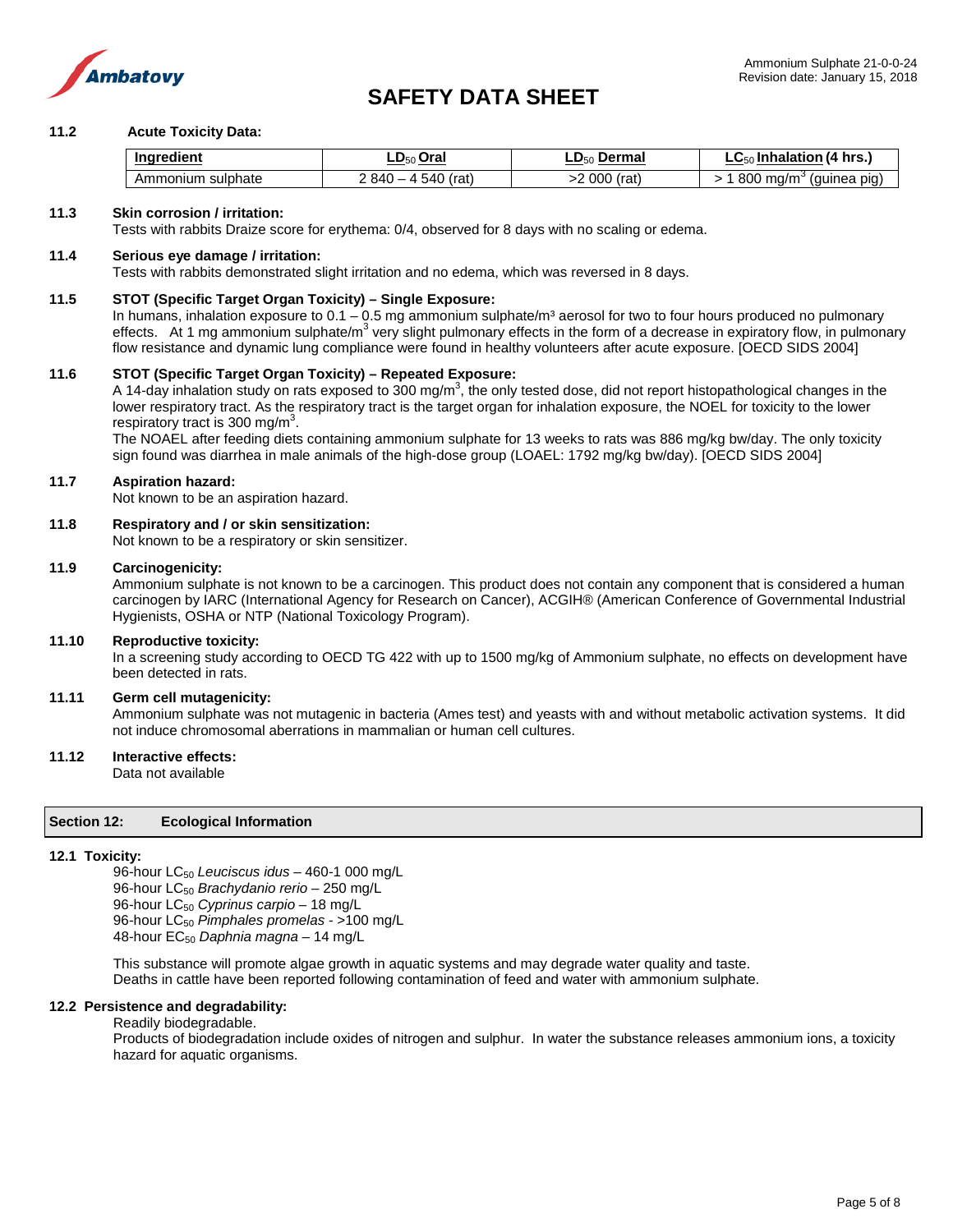

# **12.3 Bioaccumulative potential:**

Does not bioaccumulate.

### **12.4 Mobility in soil:**

Completely soluble, this substance will readily disperse in water.

#### **Section 13: Disposal Considerations**

#### **13.1 Disposal methods:**

Store material for disposal as indicated in Section 7 Handling and Storage. Do not discharge directly to municipal sewers, drains or surface water streams. Dispose of waste in accordance with relevant national, regional and local environmental control provisions.

# **Section 14: Transport Information**

# **14.1 UN Number:**

Not regulated as a dangerous good for transport.

# **14.2 UN proper shipping name:** Not applicable

#### **14.3 Transport hazard class(es):** Not applicable

**14.4 Packing group:**

Not applicable

- **14.5 Environmental hazards:** Not available
- **14.6 Special precautions for user:**
	- Not applicable

# **14.7 Transport in bulk according to Annex II of MARPOL 73/78 and the IBC Code:**

Liquid ammonium sulphate solution: Category Z

# **14.8 Transport Regulations:**

**IMO Classification:** Not regulated as a dangerous good for transport.

**ICAO/IATA Classification:** Not regulated as a dangerous good for transport.

# **Section 15: Regulatory Information**

#### **15.1 Safety, health and environmental regulations/legislation specific for the substance or mixture:**

#### **Canada**

**DSL Status:** All component substances listed on the DSL (Domestic Substances List) or are not required to be listed.

**NPRI Substances:** Source of aqueous ammonia. Ammonia (total): both ammonia (NH<sub>3</sub> - CAS No. 7664-41-7) and the ammonium ion (NH<sub>4</sub>+) in solution is NPRI reportable.

#### **USA**

# **TSCA Inventory:**

All ingredients are on the TSCA Inventory or are exempt from TSCA Inventory requirements under 40 CFR 720.

# **SARA Title III:**

Sec. 313: Ammonia 1% *de minimis* CERCLA: Ammonia 1000 lb (454 kg) RQ

**EPA:** Designated Generic Categories, Ammonium sulphate  $- NH<sub>3</sub>$  Equivalent Wt. % = 25.78

#### **European Classification:**

Classification according to Regulation (EC) No 1272/2008: No hazard classifications

Ammonium sulphate is listed in EINECS: 231-984-1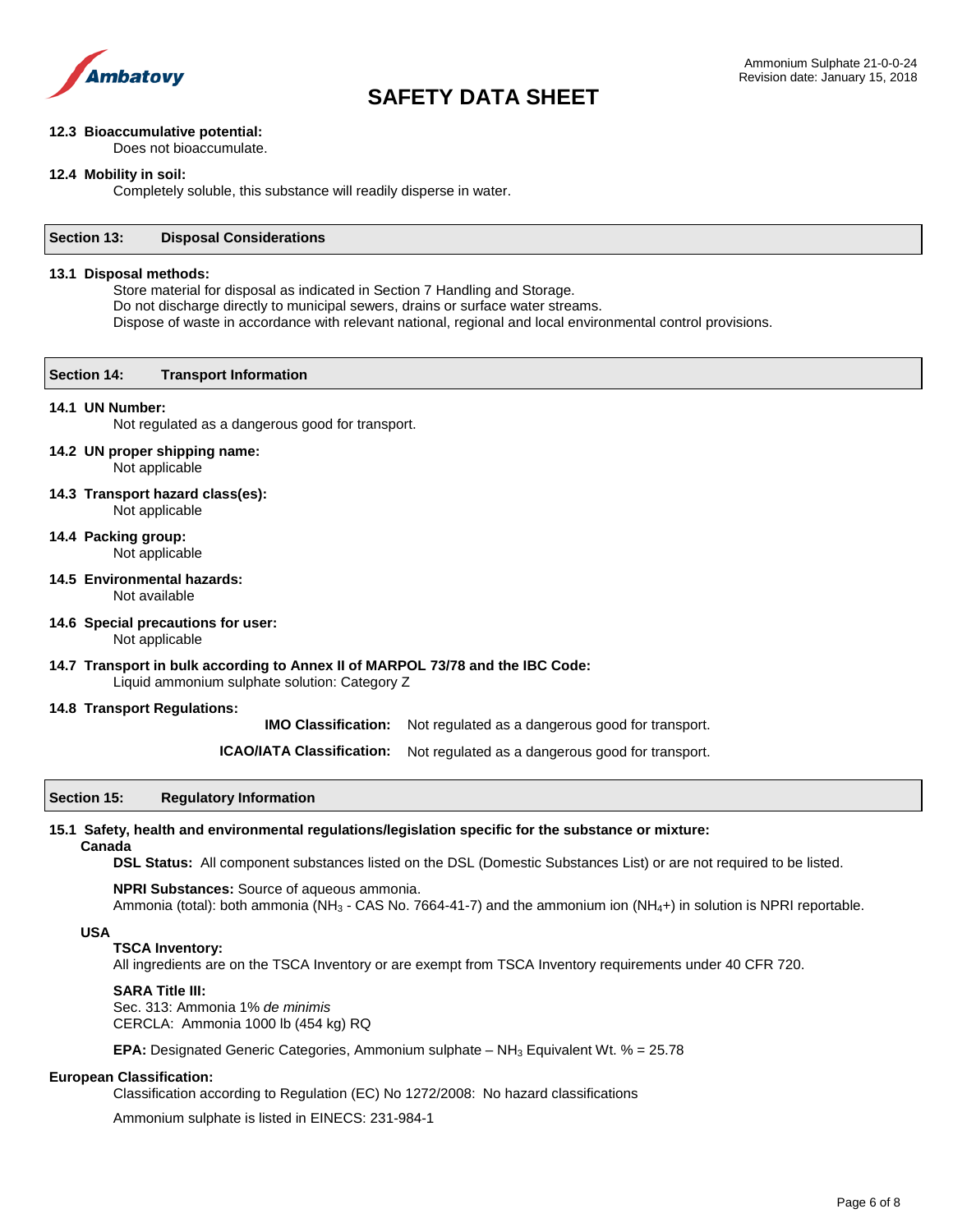

# **15.1 Safety, health and environmental regulations/legislation specific for the substance or mixture (continued): International Chemical Inventories:**

Australia-Listed on Inventory of Chemical Substances (AICS). Sulphuric acid, diammonium salt Canada-Listed on Domestic Substances List.

China-Listed on Inventory of Existing Chemical Substances (IECSC). Sulphuric acid, diammonium salt EU- EINECS: 231-984-1

Japan-ENCS (Existing and New Chemical Substances), Ammonium sulphate is present, 1-400. Korea-Listed on Existing Chemicals Inventory (KECI/KECL) Ammonium sulphate is present, KE-01743. Mexico-Listed on the National Inventory of Chemical Substances (INSQ). New Zealand-Listed on Inventory of Chemicals (NZIoC) HSNO Approval: HSR002770, HSC000321 Philippines-Listed on Inventory of Chemicals and Chemical Substances (PICCS). Taiwan- Listed on the Taiwan Chemical Substance Inventory (TCSI). Turkey-Listed on the chemical inventory EC No. 231-984-1.

U.S.A.- Listed on TSCA Inventory 8(b).

# **Section 16: Other Information**

#### **Revision date:**

January 15, 2018

#### **Revision summary:**

Previous version May 2012. Revised to SDS template, includes WHMIS 2015 classification and label elements. Revised in all sections.

# **References and sources for data:**

CHEMINFO database. Canadian Centre for Occupational Health and Safety (CCOHS). HSDB® database. US National Library of Medicine. National Toxicology Program (NTP) -Report on Carcinogens. 13<sup>th</sup> Edition, 2014. OECD SIDS Initial Assessment Report for Ammonium Sulphate, 2004 Registry of Toxic Effects of Chemical Substances (RTECS®) database.

#### **Legend to abbreviations:**

ACGIH®– American Conference of Governmental Industrial Hygienists GHS- Globally Harmonized System for Classification and Labeling IARC – International Agency for Research on Cancer  $LD<sub>50</sub>$ - Median lethal dose; the dose causing 50 % lethality NISOH – National Institute for Occupational Safety and Health (USA) NTP – National Toxicology Program OSHA – United States, Occupational Safety and Health Administration SARA – Superfund Amendments and Reauthorization Act (US EPA) SCBA – Self-Contained Breathing Apparatus TLV - Threshold Limit Value TSCA – Toxic Substances Control Act (US EPA) TWA – Time weighted average VEMP – Valeur d'exposition moyenne pondérée WHMIS – Canada, Workplace Hazardous Materials Information System

#### **Supplier Note:**

The buyer assumes all risk in connection with the use of this product. The buyer assumes all responsibility for ensuring this product is used in a safe manner in compliance with applicable laws, including environmental and health and safety laws, and with policies and guidelines. Dynatec Madagascar S.A. assumes no responsibility or liability for the information supplied on this sheet, including any damages or injury caused thereby. Dynatec Madagascar S.A. does not warrant the fitness of this material for any particular use or purpose and assumes no responsibility for injury or damage caused directly or indirectly by or related to the use, misuse or possession of the product. The information contained in this sheet is developed from what Dynatec Madagascar S.A. believes to be accurate and reliable sources, and is based on the opinions and facts available on the date of preparation.

The information in the Safety Data Sheet is offered for your consideration and guidance when exposed to this product. Dynatec Madagascar S.A. expressly disclaim all expressed or implied warranties and assume no responsibilities for the accuracy or completeness of the data contained herein. The data in this SDS does not apply to the use of this product with any other products or in any other process.

This Safety Data Sheet may not be changed, or altered in any way without the expressed knowledge and written consent of Dynatec Madagascar S.A.